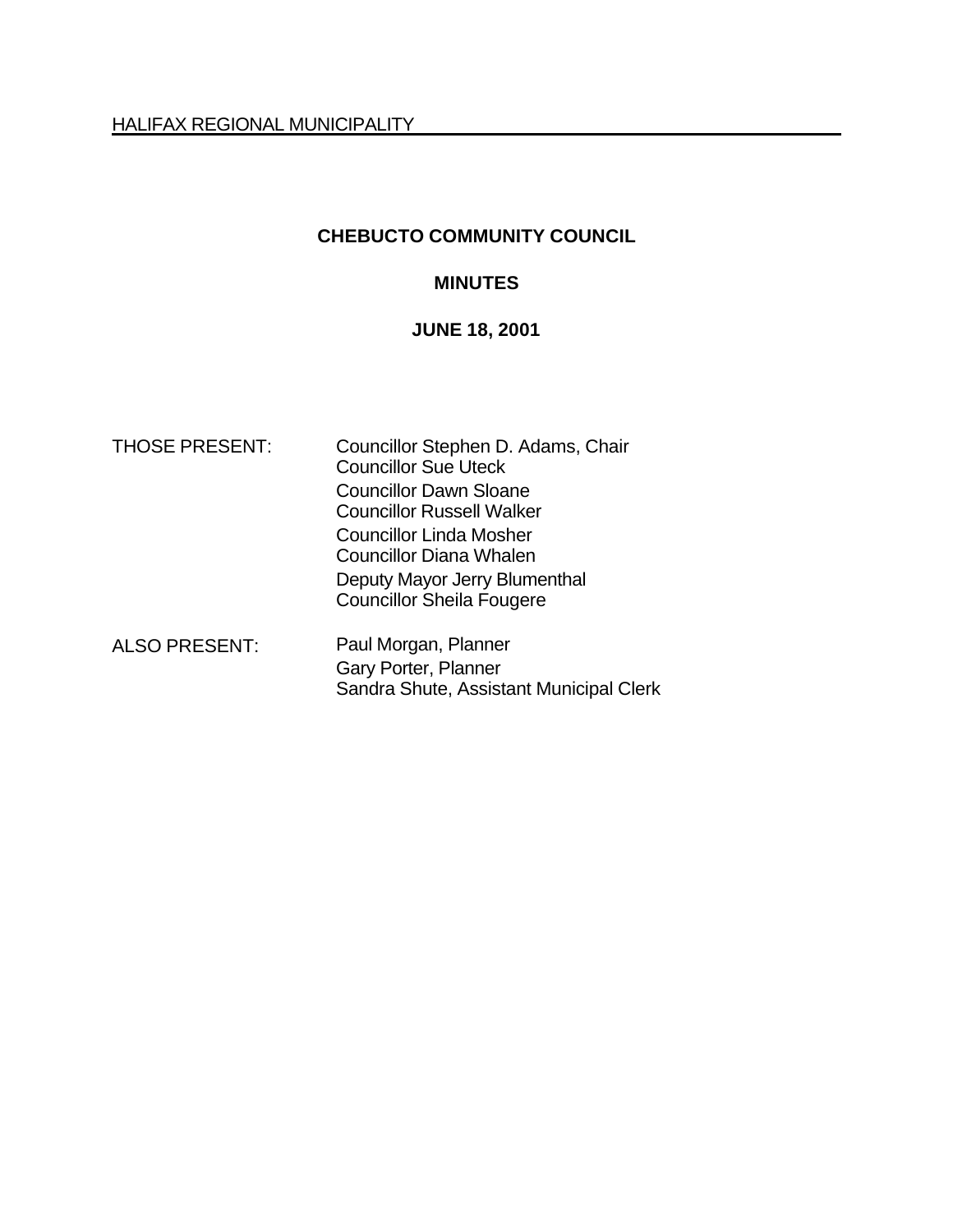# **TABLE OF CONTENTS**

| 1. |                                            |                                                                                                                                                                                                                                                             |  |  |  |
|----|--------------------------------------------|-------------------------------------------------------------------------------------------------------------------------------------------------------------------------------------------------------------------------------------------------------------|--|--|--|
| 2. | <b>Approval of Minutes</b>                 |                                                                                                                                                                                                                                                             |  |  |  |
|    | 2.1<br>2.2<br>2.3                          |                                                                                                                                                                                                                                                             |  |  |  |
| 3. | <b>Deletions</b>                           | Approval of the Order of Business and Approval of Additions and                                                                                                                                                                                             |  |  |  |
| 4. | <b>Business Arising Out of the Minutes</b> |                                                                                                                                                                                                                                                             |  |  |  |
|    | 4.1                                        | <b>Status Sheet Items</b>                                                                                                                                                                                                                                   |  |  |  |
|    |                                            | 4.1.2 Herring Cove Road Project re Costing of Initiatives 5<br>4.1.3 Improvements to Traffic Flow to and from Bayers Lake                                                                                                                                   |  |  |  |
|    |                                            | 4.1.4 Feasibility of Removing Bed and Breakfasts in the R-1<br>4.1.5 Number of Cellular Sites already situated on Peninsula  5<br>4.1.7 Guidelines re term "Substantially in Conformance"  5<br>4.1.8 Area Rate for Snow Removal from Sidewalks - Districts |  |  |  |
|    |                                            | 4.1.10 Kidston Farm - Rockingstone Road - Initiation of                                                                                                                                                                                                     |  |  |  |
| 5. |                                            |                                                                                                                                                                                                                                                             |  |  |  |
| 6. |                                            |                                                                                                                                                                                                                                                             |  |  |  |
| 7. |                                            |                                                                                                                                                                                                                                                             |  |  |  |
| 8. |                                            |                                                                                                                                                                                                                                                             |  |  |  |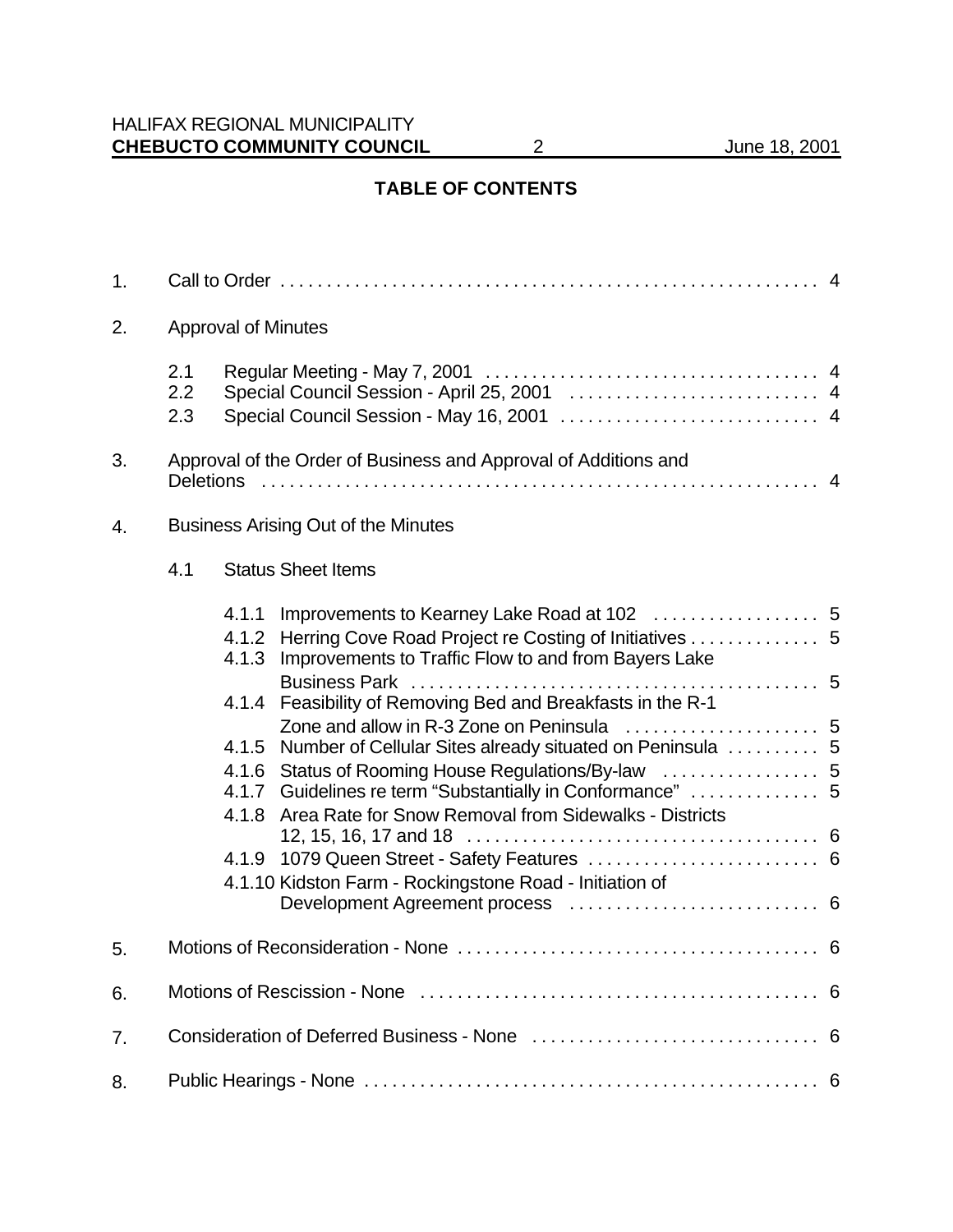HALIFAX REGIONAL MUNICIPALITY **CHEBUCTO COMMUNITY COUNCIL** 3 June 18, 2001

| 9.  |                      | Correspondence, Petitions and Delegations                                                                               |  |  |  |
|-----|----------------------|-------------------------------------------------------------------------------------------------------------------------|--|--|--|
|     | 9.1                  | Presentations                                                                                                           |  |  |  |
|     | 9.1.2                | The Youth Justice Dialogue Project - Principles of Restorative                                                          |  |  |  |
| 10. | Reports              |                                                                                                                         |  |  |  |
|     | 10.1<br>10.2         | Case 00337 - Application to Amend the Stage I and Stage II<br>Development Agreements for Clayton Park West, Phase 4  10 |  |  |  |
| 11. |                      |                                                                                                                         |  |  |  |
| 12. |                      | <b>Added Items</b>                                                                                                      |  |  |  |
|     | 12.1<br>12.2<br>12.3 | Case 00213 - Plan Amendment and Development Agreement,<br>Information Item #3 re Composition of Halifax/Halifax County  |  |  |  |
| 13. |                      |                                                                                                                         |  |  |  |
| 14. |                      |                                                                                                                         |  |  |  |
| 15. |                      |                                                                                                                         |  |  |  |
| 16. |                      |                                                                                                                         |  |  |  |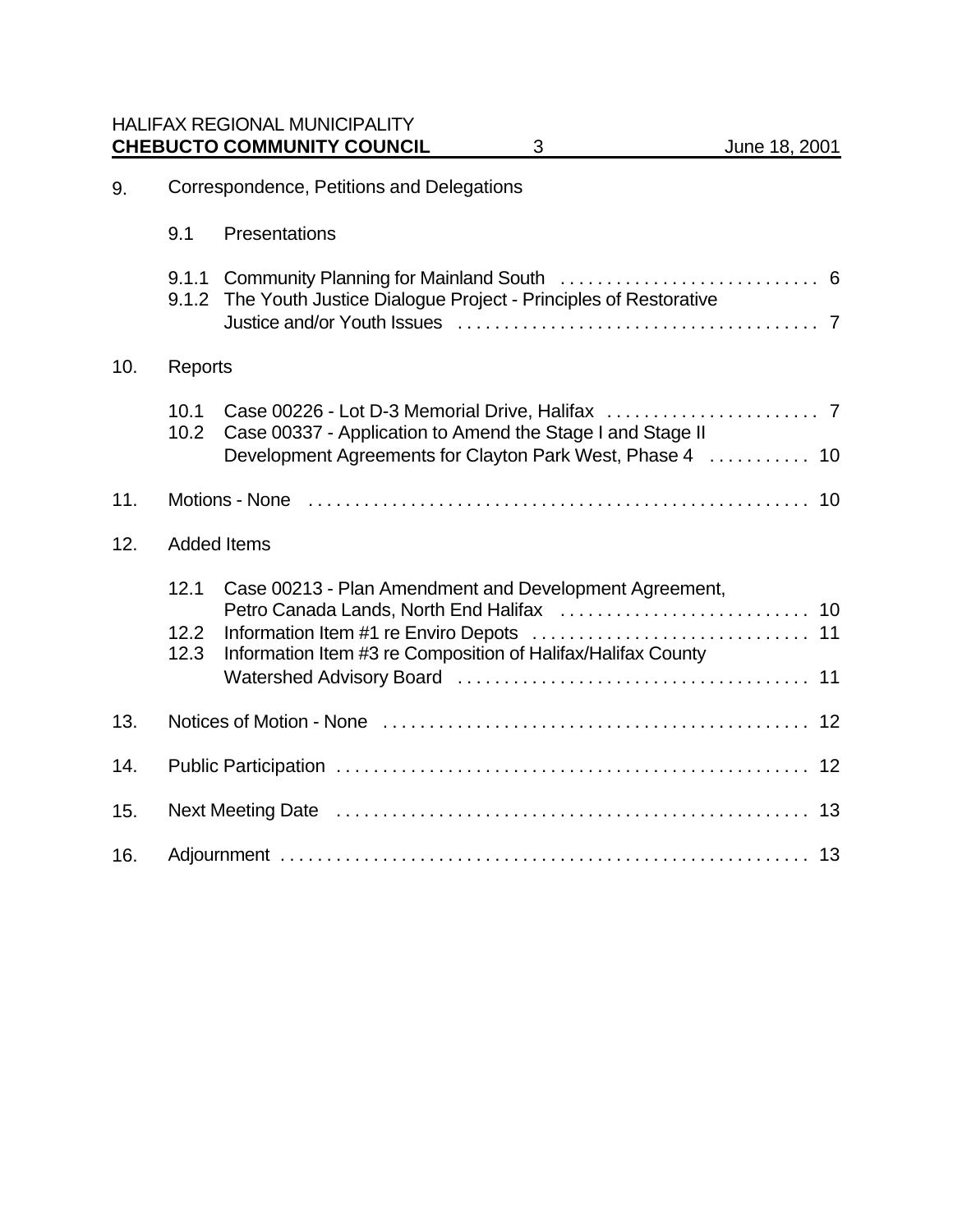## 1. **CALL TO ORDER**

The meeting was called to order at 7:00 p.m. in the Council Chambers at 2750 Dutch Village Road.

## 2. **APPROVAL OF MINUTES**

2.1 **Regular Meeting - May 7, 2001**

**MOVED by Councillor Fougere, seconded by Councillor Walker to approve the Minutes of Regular Meeting held on May 7, 2001 as circulated. MOTION PUT AND PASSED.**

2.2 **Special Council Session - April 25, 2001**

**MOVED by Deputy Mayor Blumenthal, seconded by Councillor Sloane to approve the Minutes of Special Council Session held on April 25, 2001 as circulated. MOTION PUT AND PASSED.**

2.3 **Special Council Session - May 16, 2001**

**MOVED by Deputy Mayor Blumenthal, seconded by Councillor Sloane to approve the Minutes of Special Council Session held on May 16, 2001 as circulated. MOTION PUT AND PASSED.**

## 3. **APPROVAL OF THE ORDER OF BUSINESS AND APPROVAL OF ADDITIONS AND DELETIONS**

Added Items: Case 00213 - Plan Amendment and Development Agreement, Petro Canada Lands, North End Halifax Councillor Walker: Information Item #1 re Enviro Depots Information Item #3 re Halifax/Halifax County Waters Advisory Board

**MOVED by Councillor Fougere, seconded by Councillor Whalen to approve the Order of Business as amended. MOTION PUT AND PASSED.**

4. **BUSINESS ARISING OUT OF THE MINUTES**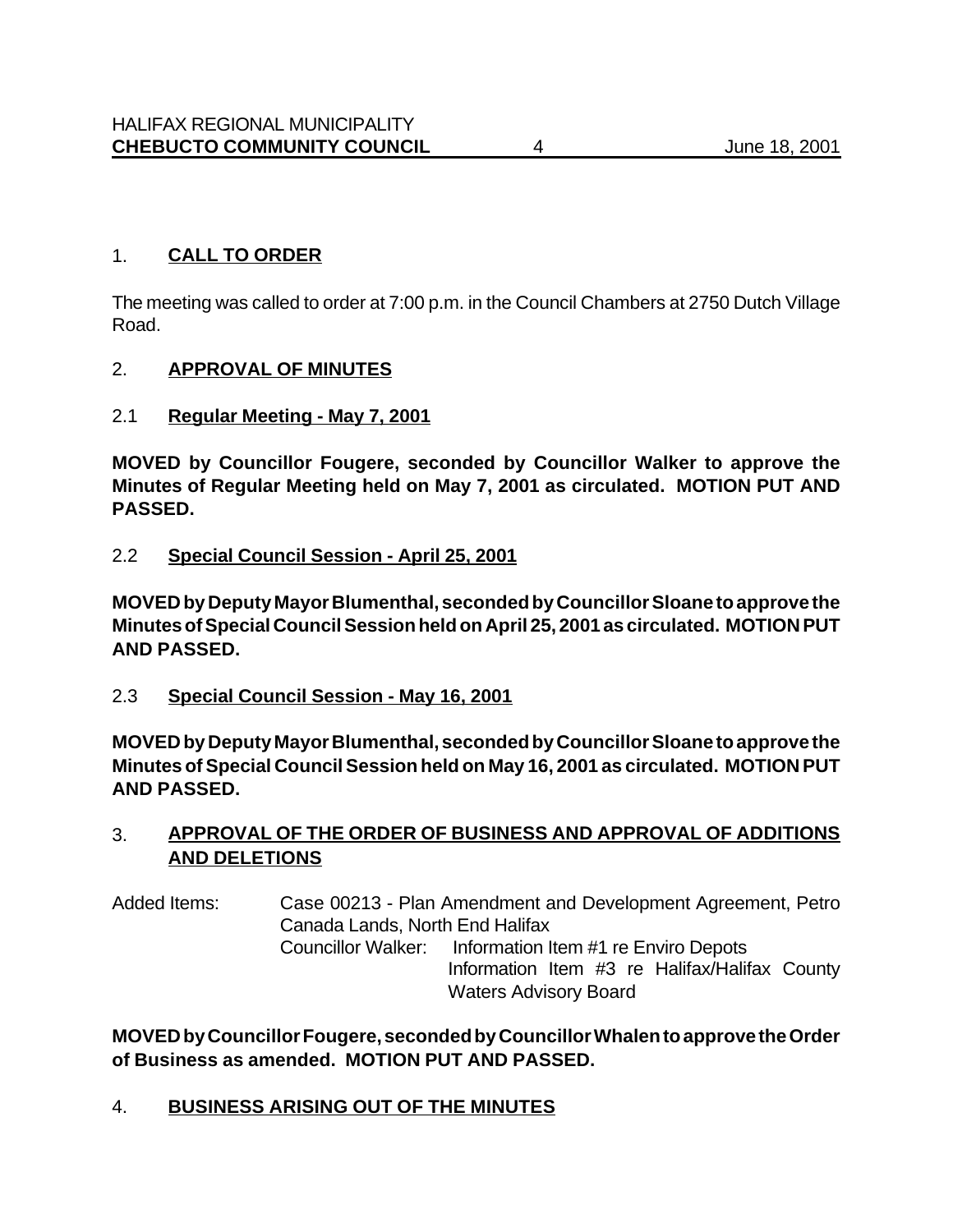## 4.1 **Status Sheet Items**

## 4.1.1 Improvements to Kearney Lake Road at 102

No further information.

## 4.1.2 Herring Cove Road Project re Costing of Initiatives

Councillor Adams requested that information be made available on the status of this item for the next meeting.

## 4.1.3 Improvements to Traffic Flow to and from Bayers Lake Business Park

Councillor Whalen advised that there will be some work done this summer, the extent of which has not been confirmed as yet. It was expected there would be a paved exit lane to the two ramps, coming out and going into the Park, and a temporary sidewalk under the overpass and probably around to Kent.

With regard to traffic lights, Councillor Whalen expected that provincial traffic lights will be coordinated with HRM traffic lights in about a month.

## 4.1.4 Feasibility of Removing Bed and Breakfasts in the R-1 Zone and Allow in R-3 Zone on Peninsula

No further information.

## 4.1.5 Number of Cellular Sites Already Situated on the Peninsula

Councillor Uteck advised that Grace Ho, Planner will be coming to Regional Council shortly with a series of recommendations. As well, Health and Safety Canada will be coming to Regional Council to make a presentation.

## 4.1.6 Status of Rooming House Regulations/By-law

**MOVED by Deputy Mayor Blumenthal, seconded by Councillor Sloane that information on the status of this report be made available to Community Council by the September 10, 2001 meeting at the latest. MOTION PUT AND PASSED.**

4.1.7 Guidelines re Term "Substantially in Conformance"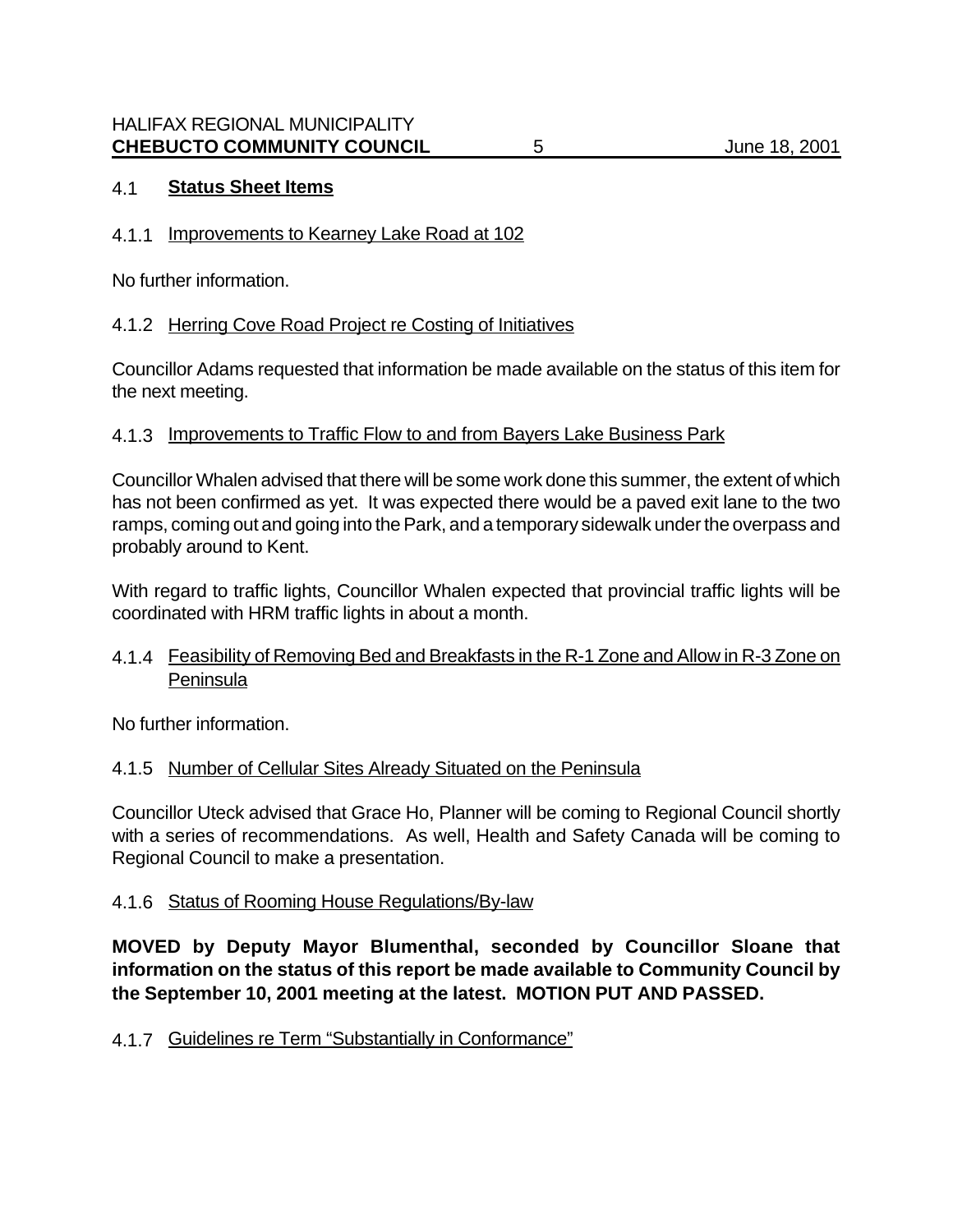**MOVED by Councillor Fougere, seconded by Councillor Sloane that staff address this issue at the September 10, 2001 meeting of Community Council at the latest by providing a report and staff attendance at the meeting. MOTION PUT AND PASSED.**

## 4.1.8 Area Rate for Snow Removal from Sidewalks - Districts 12, 15, 16, 17 and 18

The Clerk indicated that the report is not yet ready.

Councillor Sloane indicated she was waiting for the report in order to have a meeting with residents to see if they are in favour of an area rate in this regard.

Councillor Mosher expressed concern that if the report is not ready soon, the snow will be on the ground and no decision will be made for the upcoming winter season.

## **MOVED by Councillor Walker, seconded by Councillor Sloane that staff be advised that the report MUST BE available for the meeting on July 16, 2001. MOTION PUT AND PASSED.**

## 4.1.9 1079 Queen Street - Safety Features

No information available. Councillor Sloane advised that the information was required in order to assess the potential impact on the community.

## 4.1.10 Kidston Farm, Rockingstone Road - Initiation of Development Agreement Process

Gary Porter, Planner advised that the application has been assigned to Kevin Barrett, Planner. It could be available for the September meeting.

With regard to the overall Status Sheet, Councillor Adams advised he would send a letter to Mr. Meech, Chief Administrative Officer expressing frustration that items have been on the Status Sheet for a considerable amount of time and request information on when the issues will be resolved.

## 5. **MOTIONS OF RECONSIDERATION** - None

- 6. **MOTIONS OF RESCISSION** None
- 7. **CONSIDERATION OF DEFERRED BUSINESS** None
- 8. **PUBLIC HEARINGS** None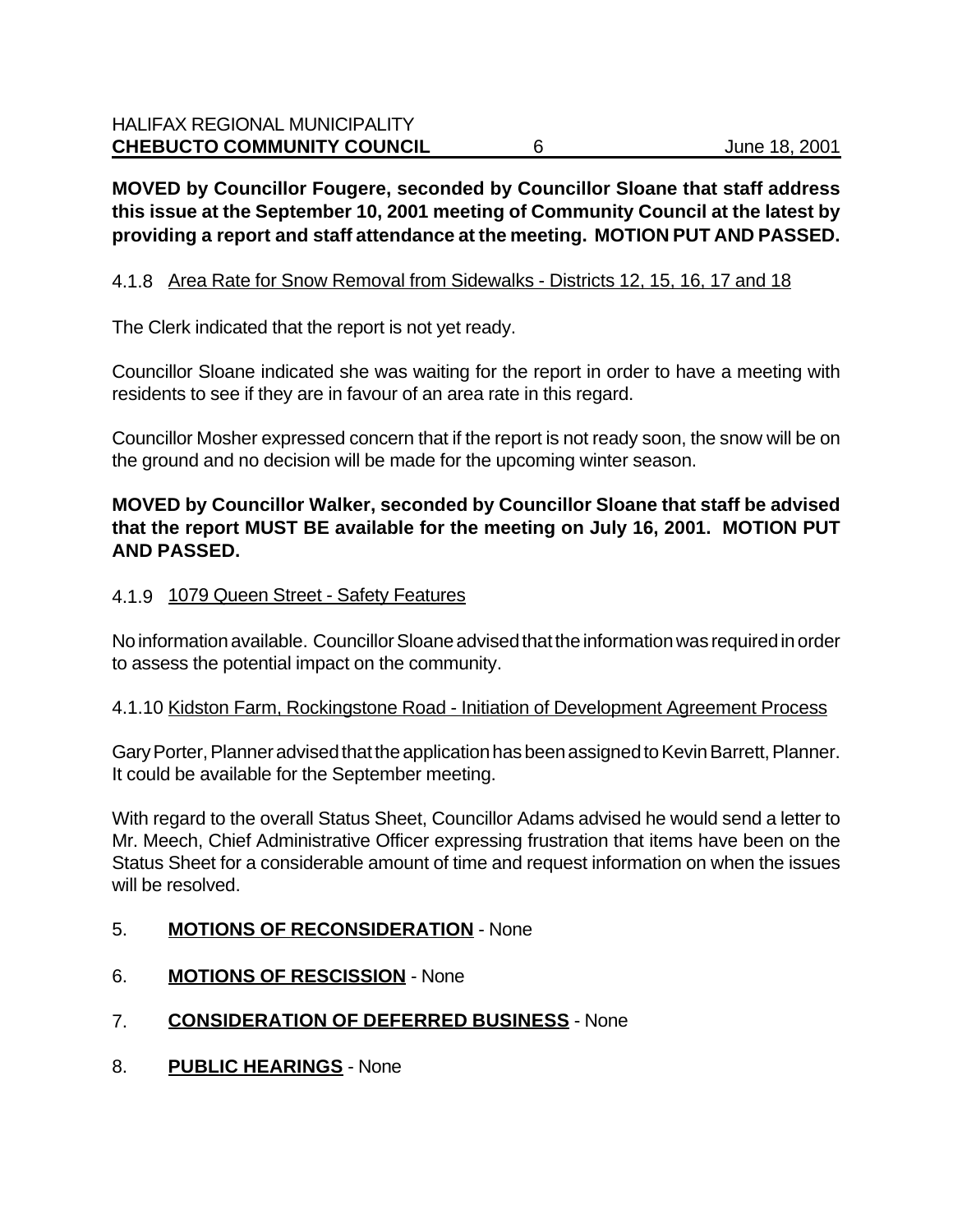## 9. **CORRESPONDENCE, PETITIONS AND DELEGATIONS**

#### 9.1 **Presentations**

#### 9.1.1 Community Planning for Mainland South

Ms. Kathleen Hall, Hall's Road, President of the Williams Lake Conservation Company, spoke to Community Council about the need for a review of the Mainland South Municipal Planning Strategy which dates back to 1987. She expressed concern about development taking place on land in the holding zone with larger lots on well and on-site septic. A previous presentation to Chebucto Community Council on the need for plan review and development moratorium in Halifax Mainland South was made on May 5, 1997 and the same message was being put forward at this meeting.

Ms. Carolyn Mont, Crabapple Mapping Project of Spryfield provided information on the mandate of Crabapple Mapping Project. She indicated the value of trails and green space which should be considered in the Municipal Planning Strategy for Spryfield. She urged the review of the outdated Municipal Planning Strategy.

The Chairman asked Mr. Porter to provide an update on the status of MPS reviews. In response, Mr. Porter provided information on staff resources at present. He suggested contacting Paul Dunphy, Director of Planning Services.

The Chairman then indicated he would write a letter to Mr. Dunphy asking when he expected the review of the Mainland South MPS to begin and information on funding for this review.

#### 9.1.2 The Youth Justice Dialogue Project - Principles of Restorative Justice and/or Youth **Issues**

Ms. Angela Richard, Youth Alternative Society provided information on the Youth Justice Dialogue Project, the principles and philosophy of restorative justice and relevant statistics. Subsequently, a question and answer period took place.

## 10. **REPORTS**

## 10.1 **Case 00226 - Zoning - Lot D-3 Memorial Drive, Halifax**

A Staff Report dated May 2, 2001 was before Community Council. A Joint Public Hearing was held with Regional Council on June 5, 2001.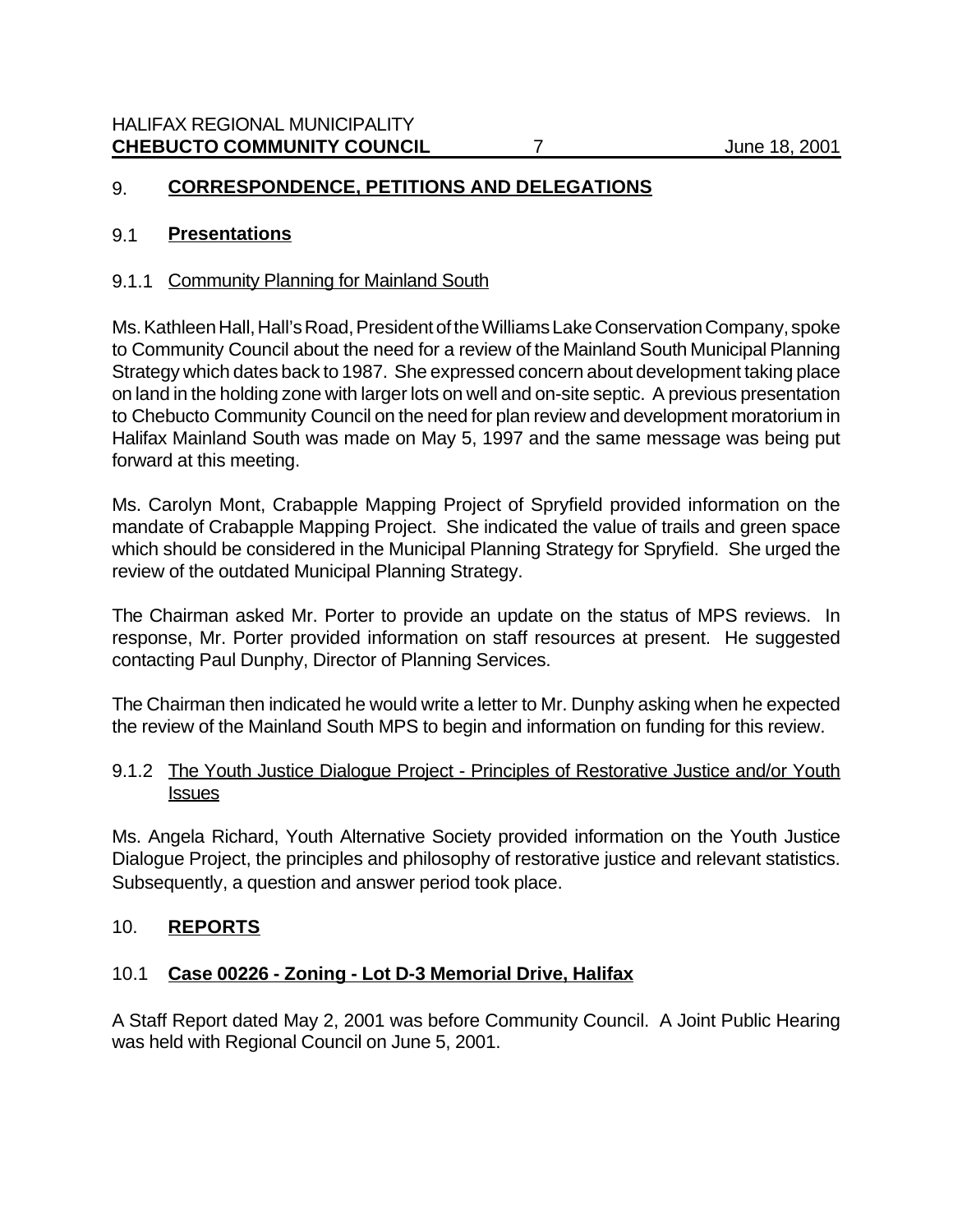## HALIFAX REGIONAL MUNICIPALITY **CHEBUCTO COMMUNITY COUNCIL** 8 3 3 3 3 4 3 4 4 3 4 4 3 4 4 3 4 4 5 4 4 5 4 4 5 4 4 5 6 6 7 6 7 7 8 4 5 6 7 7 8 6 7 7 8 7 7 8 7 7 8 7 7 8 7 7 8 7 7 8 7 7 8 7 7 8 7 7 8 7 7 8 7 7 8 7 7 8 7 7 8 7 7 8 7 7 8 7 7 8 7 8 7 7 8 7 8

Gary Porter, Planner provided an overview of the application and advised that Regional Council had approved the street closure and land exchange with Longwave Enterprises Limited on June 5, 2001.

Deputy Mayor Blumenthal explained that at the Public Hearing held on June 5, 2001, two members of the public had missed the opportunity to speak and a decision had been made by Regional Council. He requested that Community Council hear the presentations at this time.

Deputy Mayor Blumenthal explained further that the developer originally planned to build a high-rise apartment building but would agree to develop a townhouse development if Council agreed to the land exchange/sale issues and the rezoning was approved as quickly as possible. As far as he was concerned, and most of the community, the proposal was the best possible solution.

Given the circumstances, Community Council members agreed to hear the presentations.

Ms. Cheryl Little, Memorial Drive raised the following points:

- It was unfortunate that the street closure was approved by Regional Council without all residents of Memorial Drive having the opportunity to provide input.
- If the R-2T zone is adopted, the developer can build as many or few lot clusters as he wishes. It was understood that the townhouses in question were also proposed about a year ago.
- Because HRM will get walking trails and the developer will get frontage on Memorial Drive, she felt it was reasonable to gain development which is consistent with her side of the street.
- She requested that the R-2T zone not be adopted and adopt R-2. If it is not possible to adopt R-2, then the matter should be deferred because:
	- a) No preliminary drawings have been submitted.
	- b) To ascertain if the purchase and sale agreement can include a clause to install fully mature trees.
	- c) To allow time to investigate the appeal process through the Utility and Review Board.
- The R-2T zone will allow multi unit dwellings which may have a negative effect on property values and place a wall between her neighbourhood and the view of Bedford Basin.

Mr. Ken McCarthy, Memorial Drive raised the following points:

There was no desire to stop the development but to get the best option for the community and make sure no corners are cut in the process.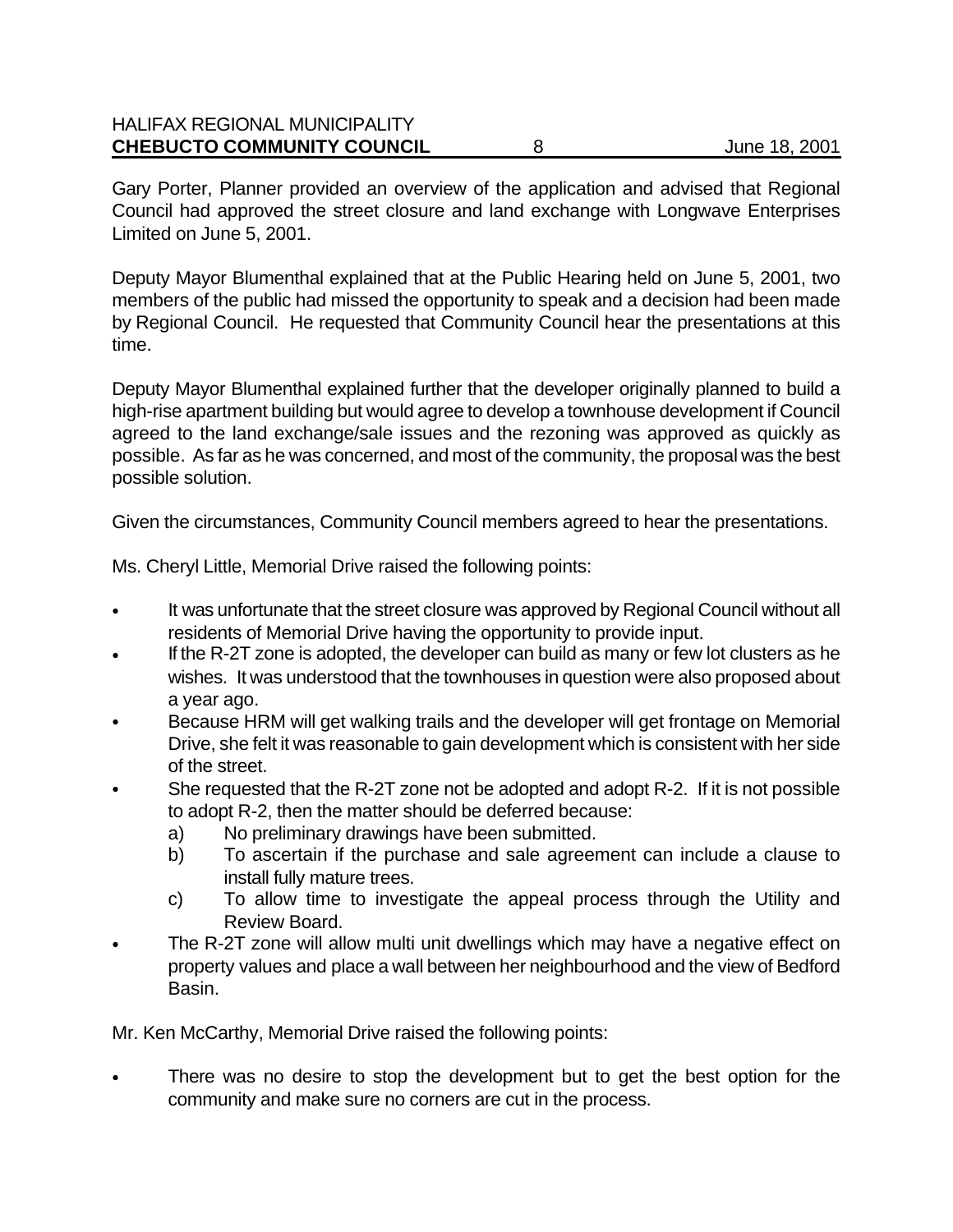- The street closure process took place very quickly which did not allow the residents much time to deal with the issue.
- He wanted to be able to understand the best options available to the community.
- He expressed concern that mature trees will be removed, the possibility of a large apartment building going across the street from his home and 416 people living there.
- He wanted time to ensure that all residents of the community understand the various options and the implications of same.
- He asked for a delay in the decision of the rezoning in order to open up discussion on the development and become more informed on the issues.

Subsequently, Mr. Porter raised the following points as a result of the presentations and questions from Councillors:

- This would be an as-of-right situation, not a Development Agreement.
- Since the potential is there to build something that could be less compatible with the neighbourhood, HRM does not have a strong case to push the developer very far. The developer might decide not to sell a portion of his land to HRM and proceed to build something allowed in the C-3 zone, which could be a worse situation.
- If the land is rezoned to  $R-2T$ , an apartment building cannot be built.
- In the Townhouse zone, there is a height limit of 35'. On the other hand, there is no specific height limit for an apartment building; it is based on the setback of the building. The greater the setback, the higher the building can be.
- There would be greater protection allowed to the neighbourhood by rezoning to R-2T. The developer could walk away from the deal if the rezoning is other than R-2T and there would likely be an apartment building.
- As far as a deferral is concerned, the question is whether or not the applicant is prepared to wait. There is no signed agreement of purchase and sale. The developer is anxious to proceed.
- The land being acquired by HRM from the developer and the land the developer is acquiring from HRM are about equal in area. The developer would still have sufficient land to proceed with some kind of development.
- Planning Department might be able to arrange a location for an Information Meeting for the developer to explain to the neighbourhood what is being proposed. It would be up to the developer to agree, however.
- The developer has 45-50 townhouses in mind, in six or eight clusters.

**MOVED by Deputy Mayor Blumenthal, seconded by Councillor Sloane that given that Halifax Regional Council approved the street closure and land exchange to Longwave Enterprises Limited, to approve the zoning of Lot D-3 Memorial Drive to R-2T (Townhouse Zone) as shown on Map 2 of the Staff Report dated May 2, 2001. MOTION PUT AND PASSED.**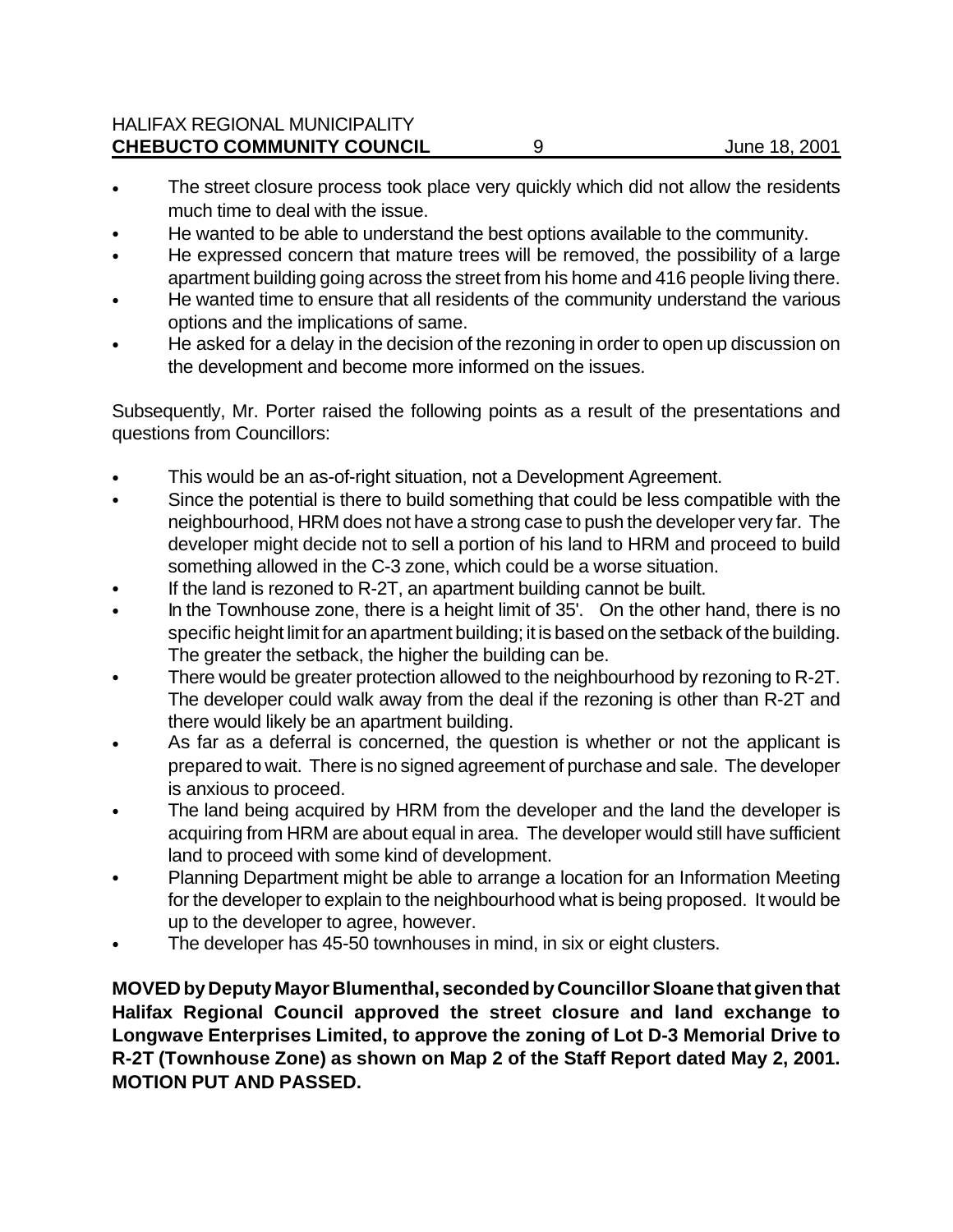## HALIFAX REGIONAL MUNICIPALITY **CHEBUCTO COMMUNITY COUNCIL** 10 10 June 18, 2001

Deputy Mayor Blumenthal advised he would be working with staff to see if the developer will meet with the neighbours and listen to their ideas.

Councillor Walker pointed out that this particular proposal came forward because CN sold its excess lands in that area. He requested that staff look at zoning of all CN lands to Residential even though there are tracks on those lands.

Mr. Porter noted that the Municipality can rezone the lands to whatever it wants but the problem is that the Federal government does not have to abide by it. Once the land is sold, however, then the zoning would apply. All CN lands and, as well, DND lands, could be reviewed.

**MOVED by Councillor Whalen, seconded by Councillor Sloane that staff be requested to examine the lands now held by CN and DND within the Municipality with the intent of zoning them Residential or Recreational. MOTION PUT AND PASSED.**

10.2 **Case 00337 - Application to Amend the Stage I and Stage II Development Agreements for Clayton Park West, Phase 4 to Permit a Licensed Lounge in Conjunction with an Existing Restaurant**

**MOVED by Councillor Whalen, seconded by Councillor Mosher to give Notice of Motion to consider an application by Pacrim Developments Limited to amend the Stage I Development Agreement for Clayton Park West, Phase 4 and schedule the Public Hearing for July 16, 2001. MOTION PUT AND PASSED.**

11. **MOTIONS** - None

## 12. **ADDED ITEMS**

## 12.1 **Case 00213 - Plan Amendment and Development Agreement, Petro Canada Lands, North End Halifax**

A Staff Report dated June 7, 2001 was before Community Council. Paul Morgan, Planner provided a brief overview of the application.

## **MOVED by Deputy Mayor Blumenthal, seconded by Councillor Sloane to:**

**1. Recommend to Regional Council that Regional Council give First Reading to the amendments to the Halifax Municipal Planning Strategy and Peninsula Halifax Land Use By-law, presented as Attachments II and III to the Staff Report dated June 7, 2001, and schedule a Public Hearing for July 17, 2001;**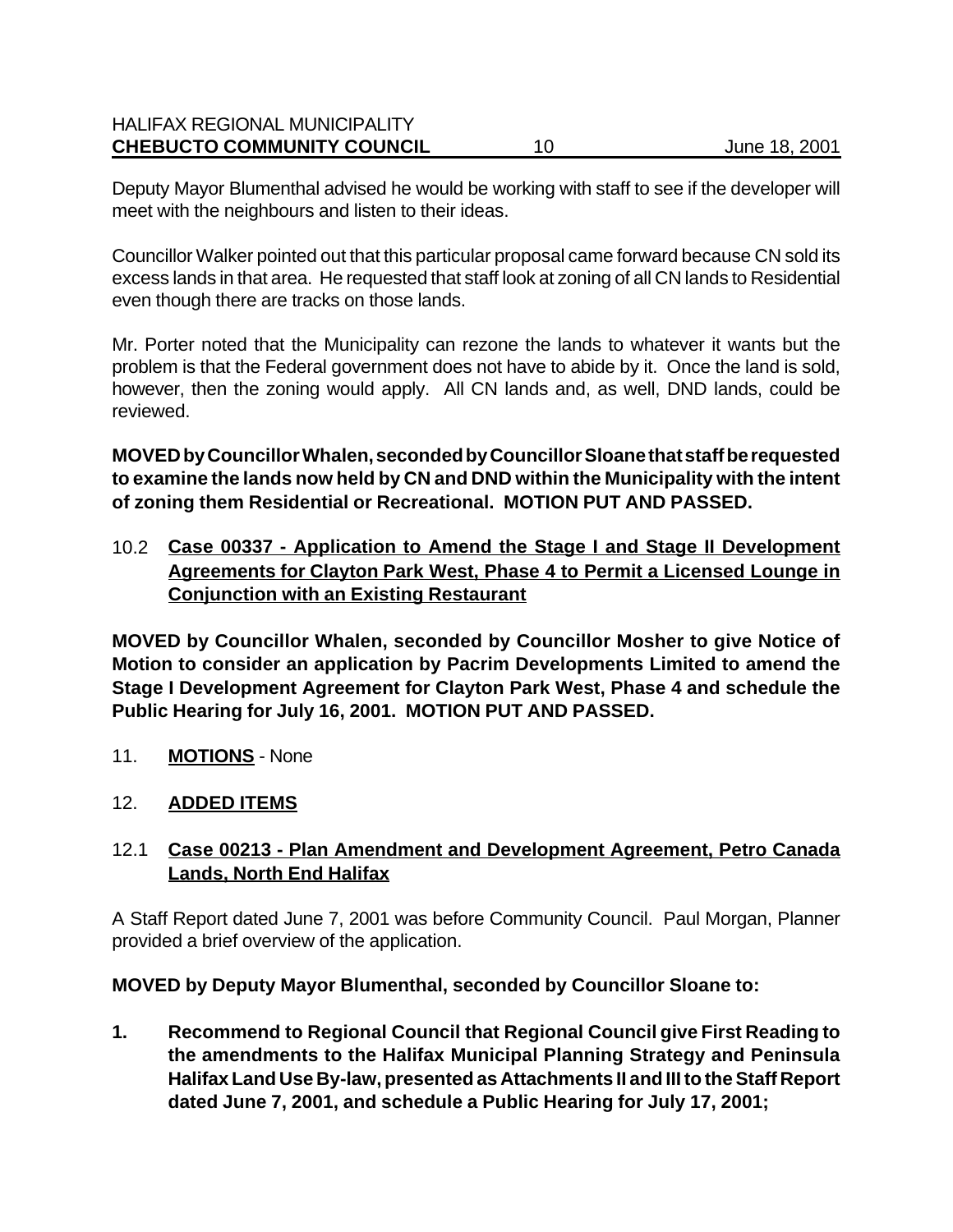- **2. Move Notice of Motion to consider approval of the proposed Development Agreement, presented as Attachment VII to the Staff Report dated June 7, 2001, and schedule a Joint Public Hearing with Regional Council for July 17, 2001;**
- **3. Recommend to Regional Council that the amendments to the Municipal Planning Strategy and Land Use By-law be approved.**

Contingent upon the Municipal Planning Strategy and Land Use By-law amendments being approved by Regional Council and becoming effective pursuant to the requirements of the Municipal Government Act, Chebucto Community Council will consider:

- 1. Approval of the proposed Development Agreement, and
- 2. Give the applicant one hundred and twenty (120) days to sign the agreement from the date of approval by Community Council, or the date of any other approvals required to sign the agreement as the case may be, unless any extension thereof is granted by Community Council at the request of the applicant, otherwise this approval will be void and obligations arising hereunder shall be at an end.

## **MOTION PUT AND PASSED.**

## 12.2 **Information Item #1 re Enviro Depots**

An Information Report dated May 23, 2001 was before Community Council.

**MOVED by Councillor Walker, seconded by Councillor Whalen to request staff to prepare a report to Regional Council regarding:**

- **1. Amendments to the Fairview Secondary Plan area, Bedford Highway area and city-wide policies of the Municipal Planning Strategy and Mainland Land Use By-laws to include recycling depots in minor commercial areas.**
- **2. The redesignation of the zoning of the western portion of Lot BB, Civic #5 Rosedale Avenue, Fairview Secondary Planning Strategy from Low Density Residential to Minor Commercial and R-2 General Residential Zone to C-2A Minor Commercial respectively.**

# **MOTION PUT AND PASSED.**

12.3 **Information Item #3 - Composition of the Halifax/Halifax County Watershed Advisory Board**

An Information Report dated May 31, 2001 was before Community Council.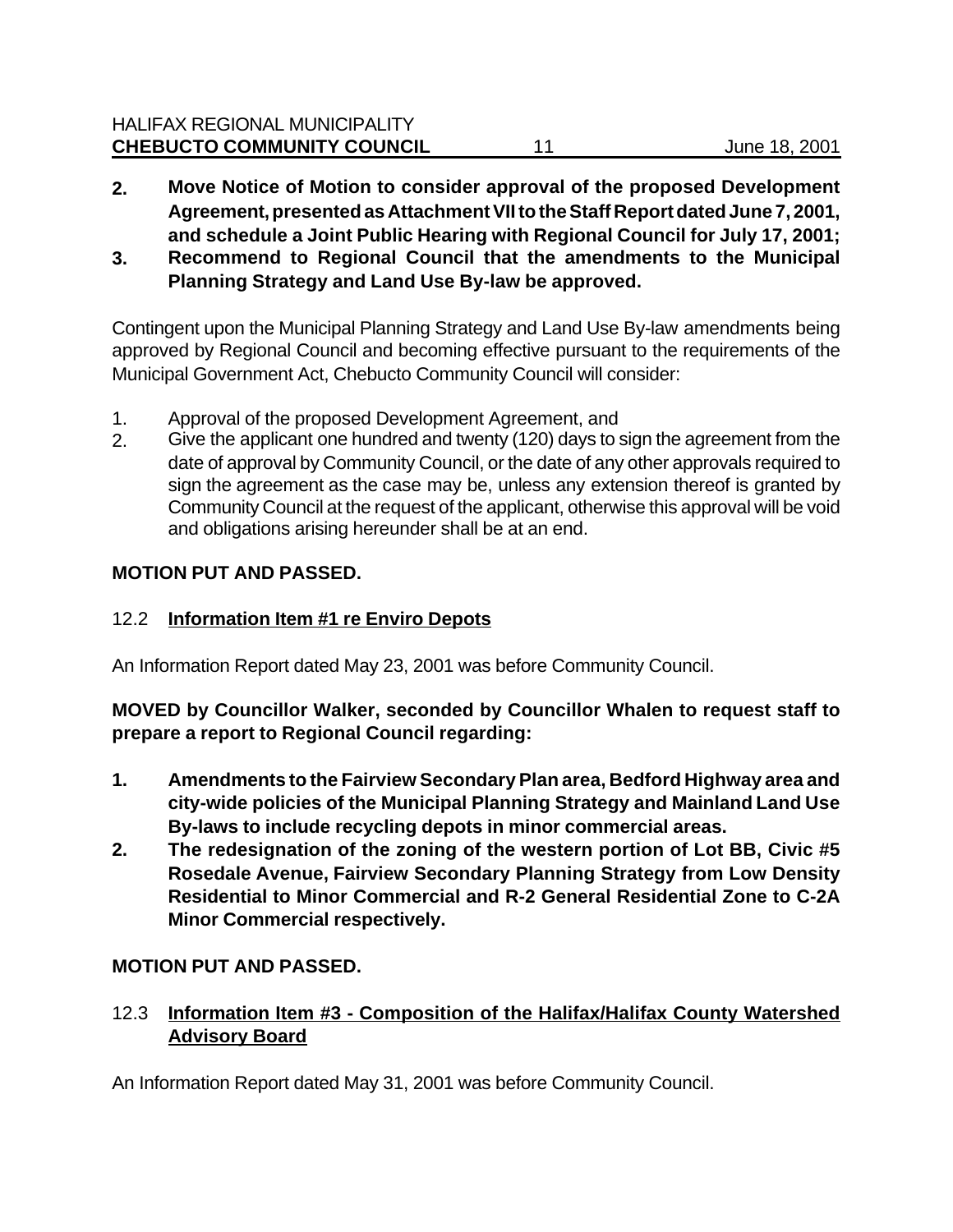| <b>HALIFAX REGIONAL MUNICIPALITY</b><br><b>CHEBUCTO COMMUNITY COUNCIL</b> |    |               |
|---------------------------------------------------------------------------|----|---------------|
|                                                                           | 12 | June 18, 2001 |

Councillor Walker noted the report indicated there were 14 vacancies on the Board and, as well, none of the Community Councils have appointed a Councillor. He indicated that either the spots should be filled or a change should be made to the Terms of Reference. As to the quorum of 25%, since there was a potential for 34+ members on the Committee, then a quorum could be nine.

After discussion, it was agreed that individual Councillors would move forward to fill the vacant positions under the jurisdiction of Chebucto Community Council as soon as possible.

## 13. **NOTICES OF MOTION** - None

## 14. **PUBLIC PARTICIPATION**

Ms. Melanie Kidson, 52 Rockingstone Road, Spryfield pointed out there was a temporary building boom because of natural gas and expressed concern that there would be nobody to fill the major developments after that. She supported the review of the Municipal Planning Strategy for her area.

Mr. Hiram Tiller, 4 Thackeray Close raised the following points:

- He expressed appreciation for the improvements which will be undertaken at Lacewood and the 102.
- He suggested consideration of entering into dialogue with Department of Transportation for a local traffic lane on the 102 between Lacewood and Kearney Lake ramps.
- He suggested that traffic control on Dunbrack have sensors rather than being timed.
- He acknowledged HRM's national award for streamlining the permit process. He suggested other departments of HRM could also streamline their operations.

With regard to the third lane for the 102 from Lacewood to Kearney Lake, Councillor Whalen pointed out that the needs of the area would be met when Parkland Drive runs all the way to Kearney Lake Road as it will be parallel to the BiHi. This could be two years away.

Ms. Beverly Miller, 6182 South Street raised the following points:

- She offered to provide through the Clerk a series of articles on handling graffiti from the City of Chicago. Community Council members expressed interest in receiving same.
- She outlined the procedure for Public Hearings in the former City of Halifax where the decision was delayed a week from the date of the Public Hearing. This would allow time for Councillors to consider the input from the public before making a decision or